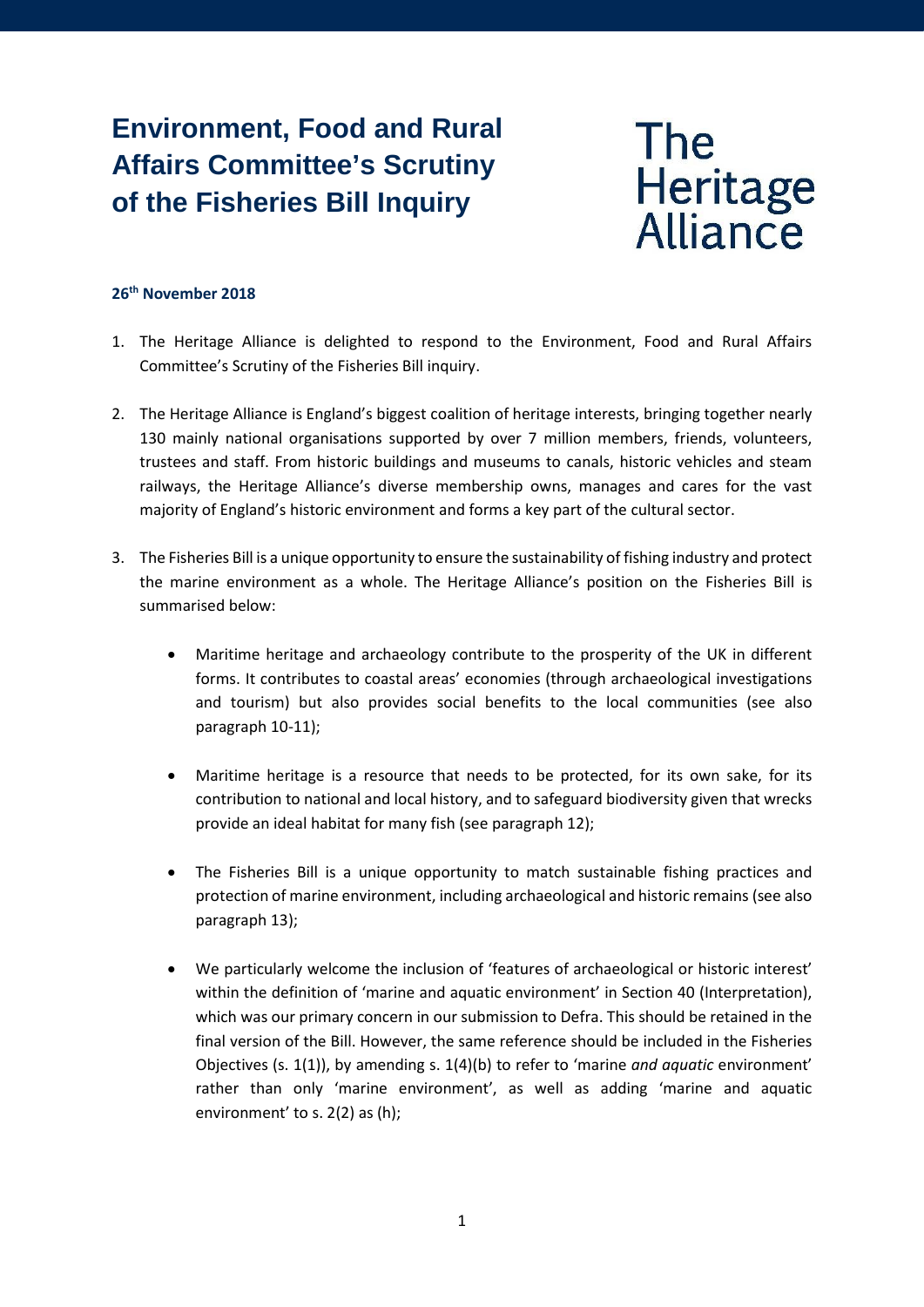- We recommend adding 'features of archaeological or historic interest' to the lists of features that can be conserved with byelaws relating to exploitation of fisheries resources; and
- Assuring the power to restrict fishing around specific wrecks;
- 4. The history of the relationship between people and fisheries is fundamental thread through all British history. Our heritage is a tangible link between local communities and their history. Protecting heritage means also to safeguard biodiversity as wrecks also provide habitat for fish species today (see also paragraph 12);
- 5. It would be worth adding 'features of archaeological or historic interest' to the lists of features that can be conserved with byelaws relating to exploitation of sea fisheries resources in England (Schedule 7(6), new MCAA 129A(1)); English Offshore Region (Schedule 7(6), new MCAA 129B(1)), Wales (Schedule 7(12), new MCAA 134A(1)); Welsh Offshore Region (Schedule 7(12), new MCAA 134B(1)); Scottish Offshore Region (Schedule 7(16), new MCAA 137A(1)). These should also be added to any interim byelaws;
- 6. An important measure for the safeguard of wrecks would be the power for the Government to restrict fishing around specific wrecks, worth of more protective measures. It would be beneficial to include it in the Bill, so to protect heritage assets from incidental activities that may cause damage;
- 7. More information on the position of the Heritage Alliance can be found in our previous document 'Heritage in the Marine Environment: Sustainable Fisheries for Future Generations', submitted alongside our response to the fisheries white paper (prior to the publication of the Bill), and attached as appendix to this document.
- 8. Any queries regarding this submission can be addressed to [policy@theheritagealliance.org.uk](mailto:policy@theheritagealliance.org.uk)

# **APPENDIX: 'Heritage in the Marine Environment: Sustainable Fisheries for Future Generations'**

- 9. As Michael Gove's Foreword to the White Paper *Sustainable Fisheries for Future Generations* acknowledges, 'Our seas and oceans are an integral part of our history'. The physical consequences of this history frame the distinctive character and identity of so many of our historic ports and fishing communities around the coast. Indeed, it is hard to envision the future of the UK's fishing sector – or of any UK marine sector – without conjuring up images of this vital past.
- 10. One of the UK's great strengths both at home and abroad over the last 50 years is the leading role that it has played in marine archaeology. Wonderful things have been discovered and explored, and the UK remains at the forefront of international practice in marine archaeological investigation and innovative public engagement. Maritime heritage sites attract thousands of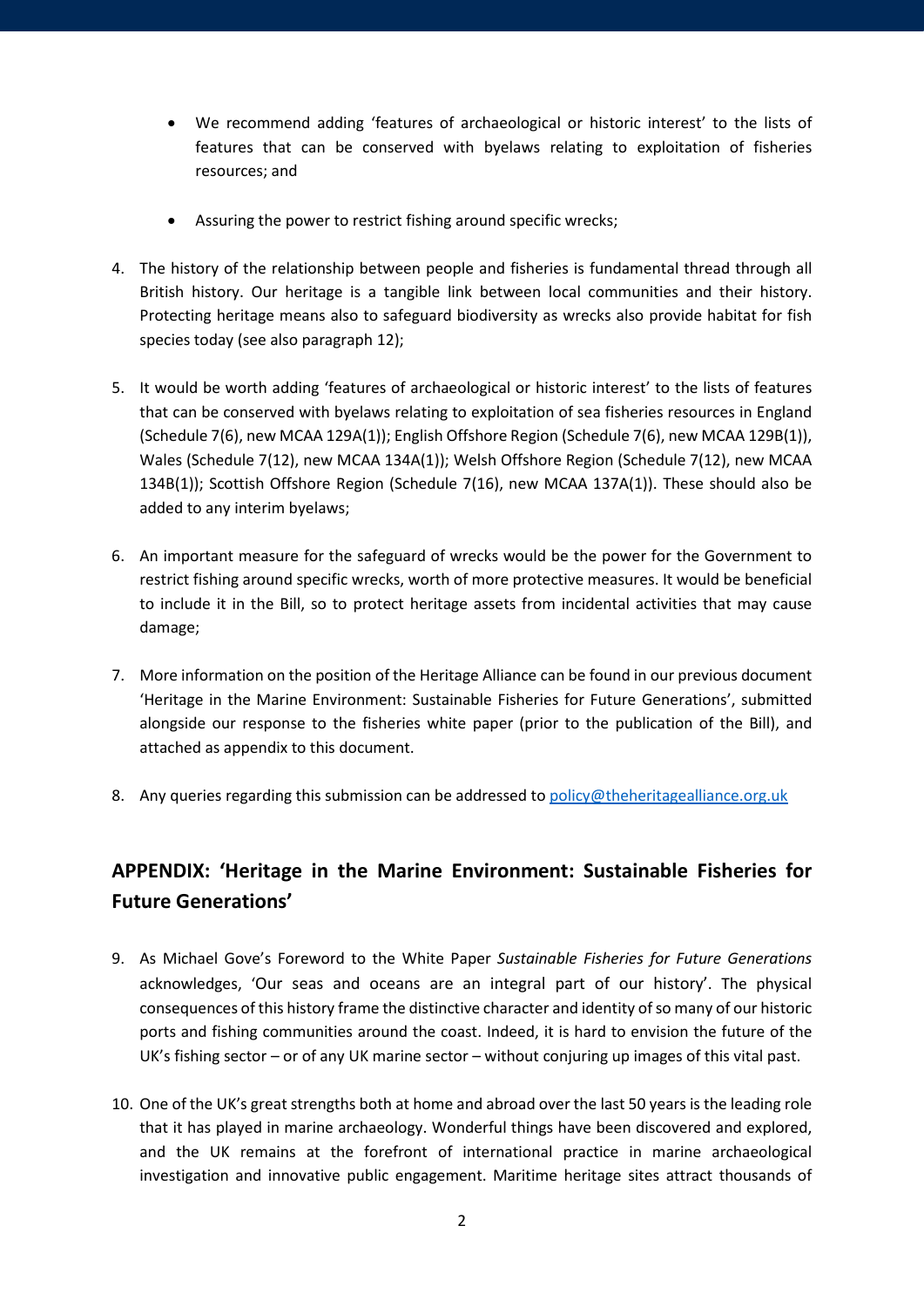visitors and contribute millions of pounds to coastal economies. A sense of history also pervades many people's enjoyment of the coast, where heritage provides an important tangible setting within which wellbeing and other social benefits accrue.

- 11. Maritime heritage, both at the coast and under the sea, already makes a major contribution to the UK and could contribute more as we head into the next phase of our country's history. For all that has been achieved, the potential gains are far greater. Realising this potential requires that Government does not inadvertently detract from our valuable sea-going legacy and instead takes some modest steps to make the most of our maritime heritage as we go forward.
- 12. It is appropriate to address the heritage of the marine environment through the proposed Fisheries Bill and related legislation because fishing is perhaps the oldest of all human activities at sea. Today's fishing and its prospects for the future lie on a continuum of development that stretch back millennia. The history of the relationship between people and fisheries is fundamental to ensuring a sector that is sustainable in both economic and ecological terms. The history of fishing underpins many of our coastal communities. The losses they have sustained – both in peace and war – are still represented on the seabed by hundreds of fishing boat wrecks. Important for commemoration as well as their heritage value, such wrecks also provide habitat for fish species today.
- 13. The Fisheries Bill provides an opportunity to address not only fishing heritage but the broader maritime heritage of UK coasts and seas, including some unhelpful attributes of EU environmental regulation in the marine sphere. In particular, the Fisheries Bill presents an opportunity to recalibrate definitions of the marine environment that currently ignore the human, cultural and historic dimension of the seas around us. There is an unhelpful dichotomy, for example, between the comprehensive consideration of the historic environment in section 2.6.6. of the *UK Marine Policy Statement*, and the pervasive definition of Good Environmental Status (GES) in the EU's *Marine Strategy Framework Directive* (MSFD). It is essential, in anticipating our engagement with the marine environment over the next 25 years and beyond, that the comprehensive approach of the UK's own conception of the marine environment prevails in law, policy and administration.

#### **14. Defining the Marine Environment to encompass the Historic Environment**

- 15. The principal request of the Heritage Alliance with respect to the Fisheries Bill is that it defines the marine environment to encompass cultural heritage rather than excluding it.
- 16. Inclusion of cultural heritage is important not only for its own sake but also to acknowledge that our marine environment is a product of both human and natural factors. We can only engage with people in modifying their behaviours to promote the sustainability of our seas if we recognise the degree to which the identity of maritime communities is bound-up in the human history of the sea.
- 17. In at least some provisions, UK legislation and policy already recognises the importance of cultural heritage in the marine sphere, providing a basis upon which heritage clauses in the Fisheries Bill could be modelled. For example, features of archaeological or historic interest are already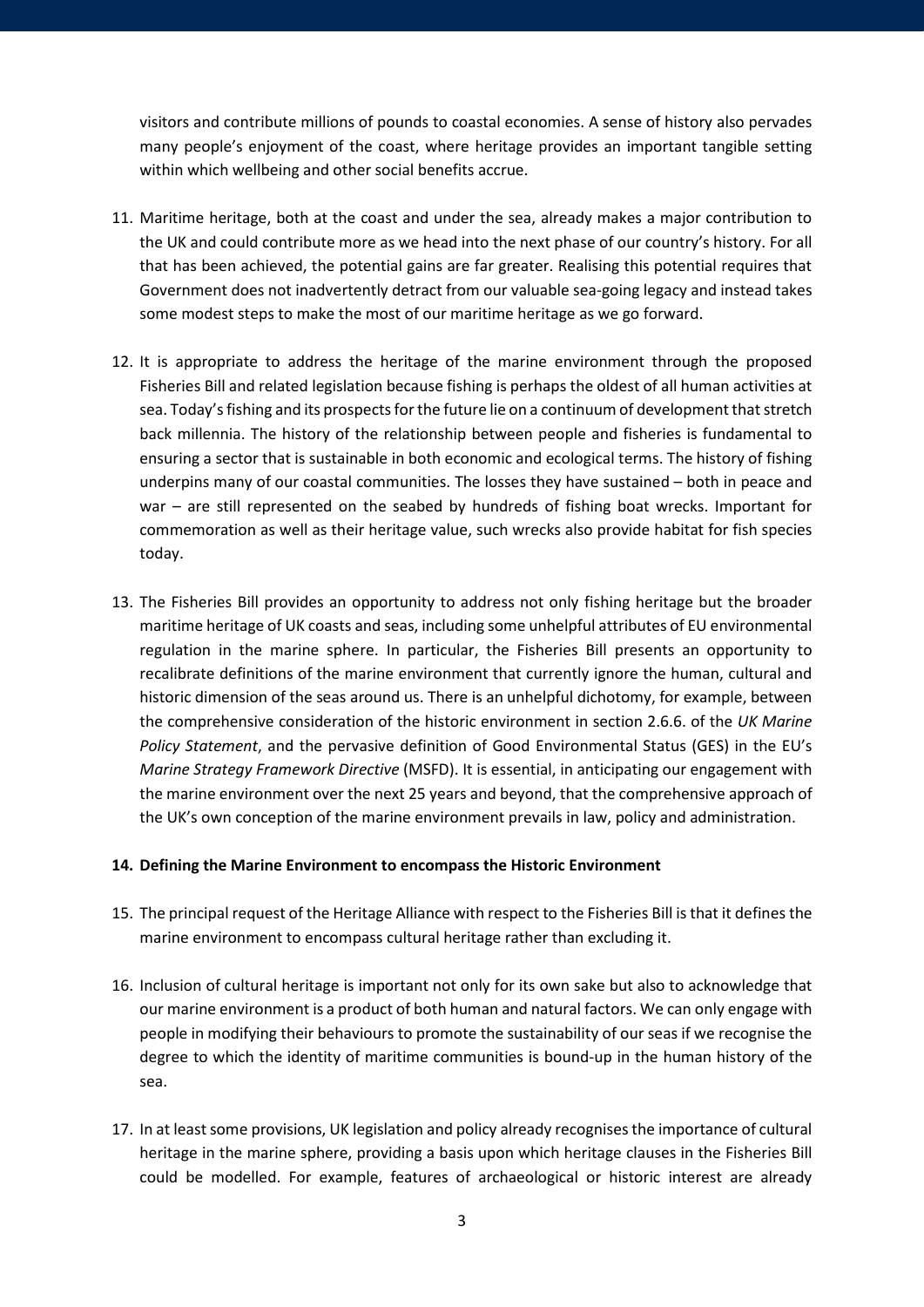included within the scope of the marine environment for the purposes of Inshore Fisheries and Conservation Authorities (IFCAs) through Section 186(1) of the Marine and Coastal Access Act (MCAA) 2009.

- 18. Unambiguous identification of cultural heritage as a component of the marine environment would bring that heritage firmly within the scope of regulation, monitoring and environmental research. A new UK definition of the scope of Good Environmental Status should include a Descriptor for the historic environment, accompanied by characteristics, targets and indicators. The inclusion of the historic environment within GES should flow through to the UK Marine Strategy and frameworks for assessment, monitoring and marine science. The current UK Marine Strategy – based on the EU definition of GES – is not adequate. Previous work – notably the Marine Aggregate Levy Sustainability Fund programme – has demonstrated both the cost-effectiveness of integrating cultural heritage alongside other marine environmental sectors and the benefits in public engagement of giving the seas a human face.
- 19. The Government's review of marine targets and indicators and its marine online assessment tool – as referred to in the 25 Year Environment Plan should encompass the whole of the marine environment including cultural heritage.
- 20. The Heritage Alliance would be opposed to any definition of marine environment in the Fisheries Bill and related legislation, policy and guidance that does not encompass the historic environment.

#### 21. **Institutional Responsibilities**

- 22. In the Fisheries Bill and related legislation, The Heritage Alliance wishes to see provisions that address institutional responsibilities and capacities with respect to the marine historic environment, including:
	- a) Express duties should be placed on public authorities with respect to the historic environment, to include reporting on implementation of these duties and consulting with the Government's statutory advisors on the historic environment. New duties should build upon and extend existing duties of IFCAs towards features of archaeological or historic interest as part of the marine environment s. 153(2)(b) and 186(1) of the Marine and Coastal Access Act 2009.
	- b) The marine historic environment should be firmly embedded within the scope of any new authorities and environmental bodies.
	- c) Capacity (resources) should be made available within public authorities including the MMO, IFCAs and Cefas – to implement duties towards the marine historic environment, including capacity for assessment, monitoring and science activities.
	- d) Provision should be made for better understanding the history of fishing and fisheries as a basis for decisions about fish stocks and the social and economic consequences of management options.
	- e) Greater provision should be made for historic environment expertise within governance structures for fisheries and the marine environment, building on the provision in IFC authorities for people with knowledge or expertise in features of archaeological or historic interest (MCAA 2009 s. 151 (8)).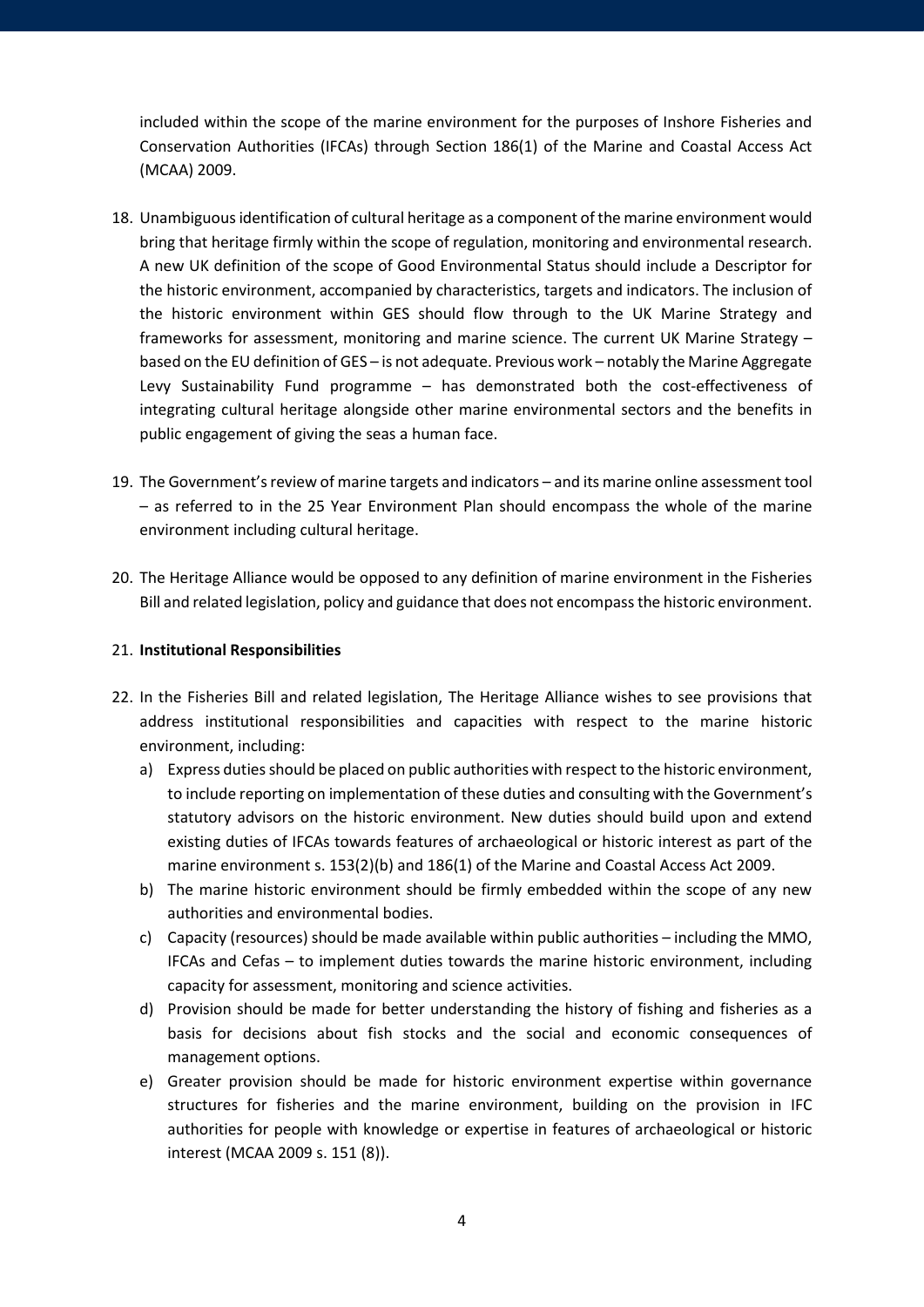- f) Data relating to the historic environment should be available and maintained to the full extent of public authorities' responsibilities in the marine environment. For example, IFCA access to historic environment data could be facilitated through the Historic Environment Records of the local authorities to which they are attached. It is notable that the MMO currently has no provision for historic environment data commensurate with its obligations under MCAA 2009 s.54(4) and Historic England does not yet hold comprehensive data for the offshore region of the UK Marine Area.
- g) Express powers should be introduced for public authorities, including the MMO and IFCAs, to introduce technical and financial measures (e.g. grant making powers) for the purposes of protecting the marine historic environment.
- h) Mechanisms should be introduced to ensure that public authorities appraise the likely outcomes for the historic environment of fisheries-related decisions to avoid unanticipated consequences. For example, previous UK implementation of payments for decommissioning fishing vessels caused many vessels of historic interest – which could have contributed significantly to the appreciation of fishing heritage – to be broken up.
- i) Greater integration of enforcement capabilities in the marine environment should be sought with respect to existing legal heritage protection measures. There is an important opportunity to ensure that the systems introduced for dealing with illegal, unreported and unregulated fishing (IUU) through the Joint Maritime Operations Co-ordination Centre (JMOCC) are also made capable of controlling UK waters against heritage crime.

#### **23. Heritage Protection in the Marine Environment**

- 24. Recognised weaknesses in heritage protection in the marine environment could be overcome through the introduction of Historic Marine Protected Areas (MPAs), as has occurred in Scotland. However, The Heritage Alliance recognises that this may not be the right time to press for large scale reform of heritage protection. Nonetheless, The Heritage Alliance considers that some key improvements could be achieved through minor incremental changes.
- 25. Although progress on creating a 'blue belt' of MPAs around the UK is laudable, the failure to address the historic environment within MPAs is a major missed opportunity:
	- a) The Government should enable the conservation objectives of MPAs to include objectives for heritage assets lying within their extents.
	- b) Consideration of the historic environment should be integrated within MPA implementation and monitoring, including survey and research.
	- c) Heritage should be addressed as a valued attribute of the marine environment in the designation of future MPAs.
- 26. Other incremental changes that would help safeguard the historic component of the marine environment include:
	- a) Supporting voluntary initiatives that encourage the reporting of archaeological discoveries from the seabed by fishermen and others, and making minor changes to legal provisions such as switching emphasis from 'taking possession' to 'finding'. The legal scope of obligatory reporting should be extended to encompass the entire range of historic artefacts, not just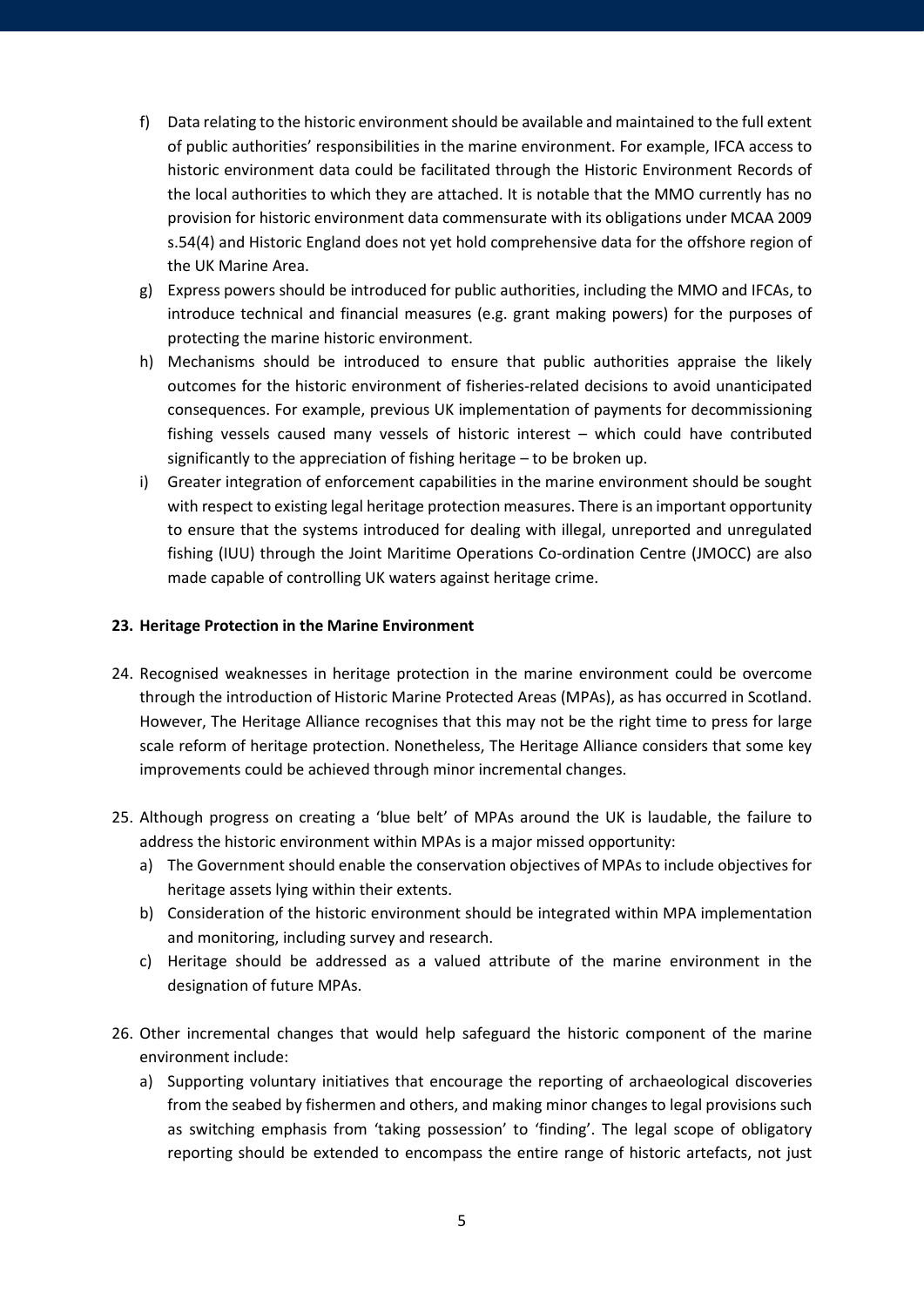'wreck'; and public authorities should be obliged to pass on information about discoveries that are reported to them.

- b) Enabling statutory protection of significant submerged prehistoric features, sites and artefacts, many of which have been discovered in the course of fishing activity.
- c) Enabling designated heritage assets to be protected from incidental activities such as certain forms of fishing – that may cause damage.
- d) Carrying out research to better understand the value and benefits of marine heritage assets to nature conservation and to fishing; and to attune fishing methods to avoid unnecessary damage.
- e) Having regard to the historic environment in actions on marine litter, including measures with respect to Abandoned, Lost or Discarded Fishing Gear (ALDFG) and ghost fishing.
- f) Supporting UK ratification of the *2001 UNESCO Convention on the Protection of the Underwater Cultural Heritage* as a framework for protecting UK interests in historic shipwrecks in international waters and the territorial waters of other countries.

## **27. Recognition of Fishing Heritage and its role in Coastal Communities**

- 28. In developing the Fisheries Bill and related legislation, Government is encouraged to recognise the following:
	- a) The importance of fishing stretching back over many centuries to national and local narratives and identities.
	- b) The breadth of heritage relating to fishing, which includes preserved fishing vessels; museums and heritage centres; fisheries-related collections on display and in archives; buildings, waterfronts and fisheries harbours; and wrecks of fishing vessels and other fishing-related heritage on the seabed.
	- c) The key role of protecting important elements of fishing heritage both for those communities but also as a source of awareness-raising, enjoyment and economic stimulus in coastal areas.
	- d) The positive role that cultural heritage can play in the identity and distinctiveness of individual fisheries and their marketing.
	- e) The role of maritime heritage in community cohesion, wellbeing, diversification, tourism and the regeneration of coastal communities.
	- f) The value of boosting public awareness of fishing and its heritage in the UK.
	- g) The role that fishermen can play as stewards of marine historic environment, including incentivising fishermen for provision of environmental goods relating to heritage.

## **29. Conclusion**

30. The Government's vision in the 25 Year Environment Plan encompasses cultural as well as natural heritage in its approach to sustainable development and protecting natural capital and wellbeing. Enhanced heritage is one of the Government's 25-year goals. The Government should be encouraged to maintain this comprehensive approach in its plan for the marine environment, reflecting the rich interplay of human and natural processes in how we live with the sea. Fishing is quintessential in representing the long history of people's relationship with the sea, so it is entirely appropriate that the Government's plans for *Sustainable Fisheries for Future Generations* should more fully accommodate fishing and heritage. Engaging with people as well as nature is